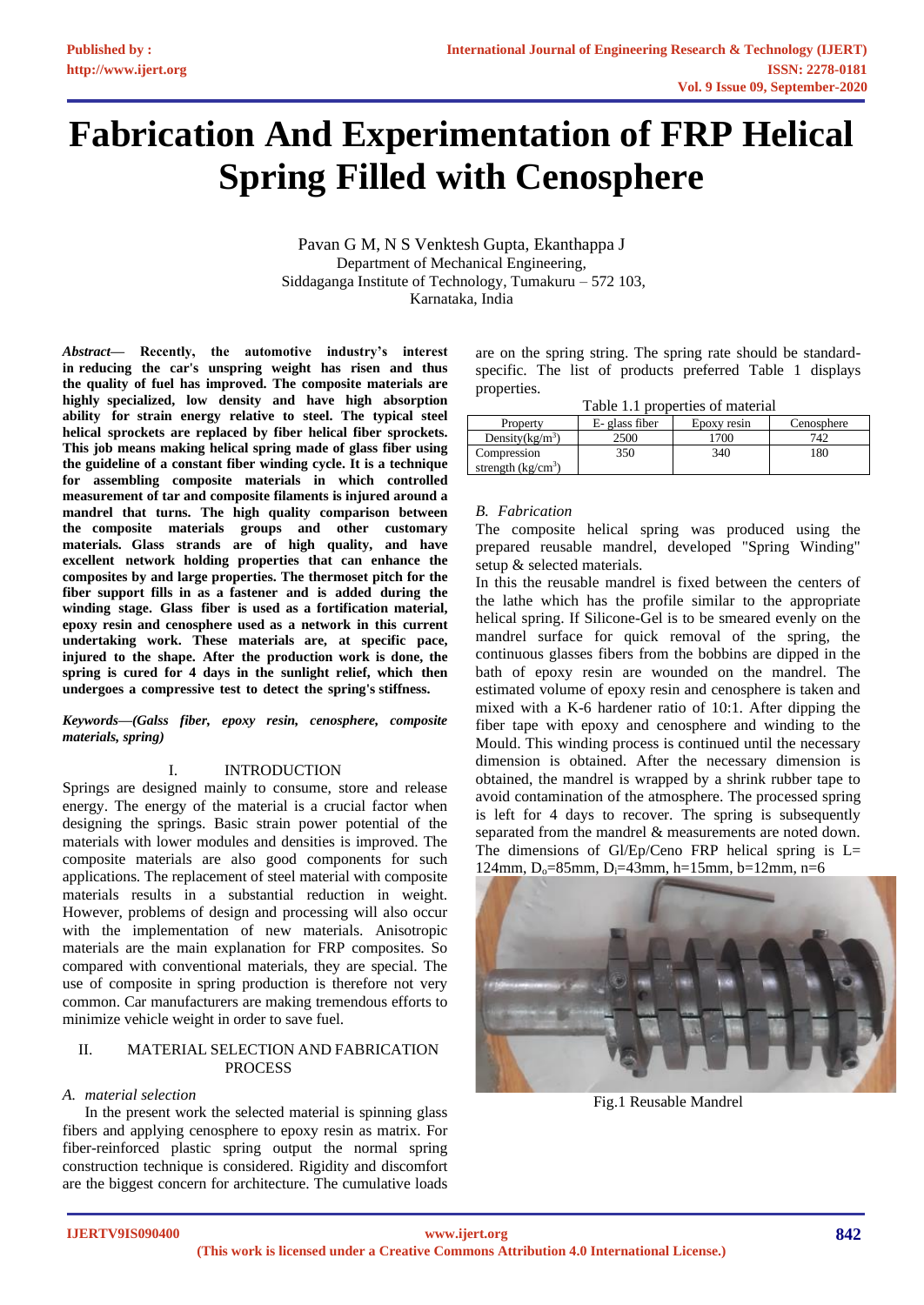

Fig. 2 Fabricated Gl/Ep/Ceno FRP helical spring

## III. EXPERIMENTAL METHODS

# *C. density measurment test for Gl/Ep/Ceno FRP helical spring*

The main aim to conduct the burning test is to find out the exact percentage of glass fibre in the fabricated frp helical spring.

## *D. Burning test for Gl/Ep/Ceno FRP helical spring*

The main aim to conduct burning test is to identify the exact percentage of glass fiber in the FRP helical spring. This test is conducted using the small flame slowly the spring is heated and the epoxy reinforcement and cenosphere is burned at  $300^{\circ}$ c. It is done for the 3 samples.

## *E. Measuring spring stifnees and max compression*

The spring rigidity usually depends on size, material characteristics and shape. The corresponding displacement & load-displacement graph has been used in today's digitalized UTM which automatically collects the value of the applied load. B2704 spring constant (Stiffness  $- k$ ) is calculated by knowledge of deflections at 30% and 70% of full load in a load-based VS deflect curve obtained by the compression test according to the Japanese Industrial Standard (IN) B2704. The fig.3 and fig.4 shows the testing of Gl/Ep/Ceno FRP helical spring and the results are tabulated in table 2



Fig. 3 testing of fabricated Gl/Ep/Ceno FRP helical spring on UTM



Fig. 4 Solid length of Gl/Ep/Ceno FRP-Helical spring

| Table 2 properties of GI/Ep/Ceno FRP netical spring |               |  |
|-----------------------------------------------------|---------------|--|
| <b>Property</b>                                     | <b>Values</b> |  |
| Spring rate (n/mm)                                  | 20            |  |
| Maximum compression (mm)                            | 30            |  |
| Load at maximum compression                         | 1160          |  |
| M)                                                  |               |  |
| Glass fiber volume fraction (%)                     |               |  |
| Weight of spring $(g)$                              | 477.07        |  |

# Table 2 properties of Gl/Ep/Ceno FRP helical spring

#### IV RESULTS AND DISCUSSION

This work is intended to create a composite material helical spring for light- weight cars with the newly developed "spring winding" configuration and the recycled mandrel. In addition, mechanical properties should be calculated and compared. Testing and values were tabulated for the properties of spring in the graph.